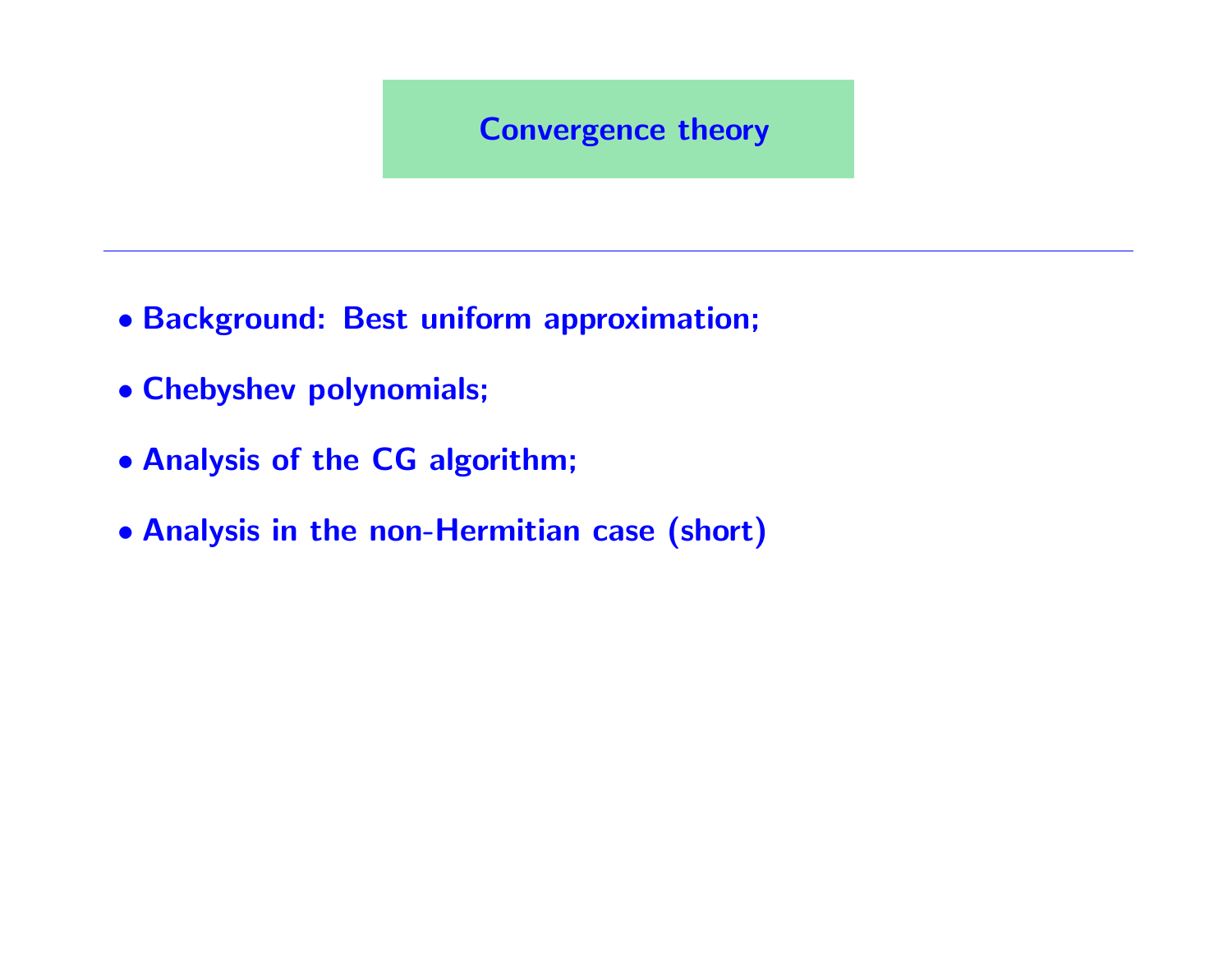#### Background: Best uniform approximation

We seek a function  $\phi$  (e.g. polynomial) which deviates as little as possible from  $f$  in the sense of the  $\|.\|_{\infty}$  -norm, i.e., we seek the

$$
\min_{\phi}\,\max_{\,t\,\,\in\,\,[a,b]}\,\,\vert f(t)-\phi(t)\vert\,\,=\min_{\phi}\|f-\phi\|_{\infty}
$$

where  $\phi$  is in a finite dimensional space (e.g., space of polynomials of degree  $\leq n$ )

 $\blacktriangleright$  Solution is the "best uniform approximation to  $f''$ 

- Important case:  $\phi$  is a polynomial of degree  $\leq n$
- $\blacktriangleright$  In this case  $\phi$  belongs to  $\mathbb{P}_n$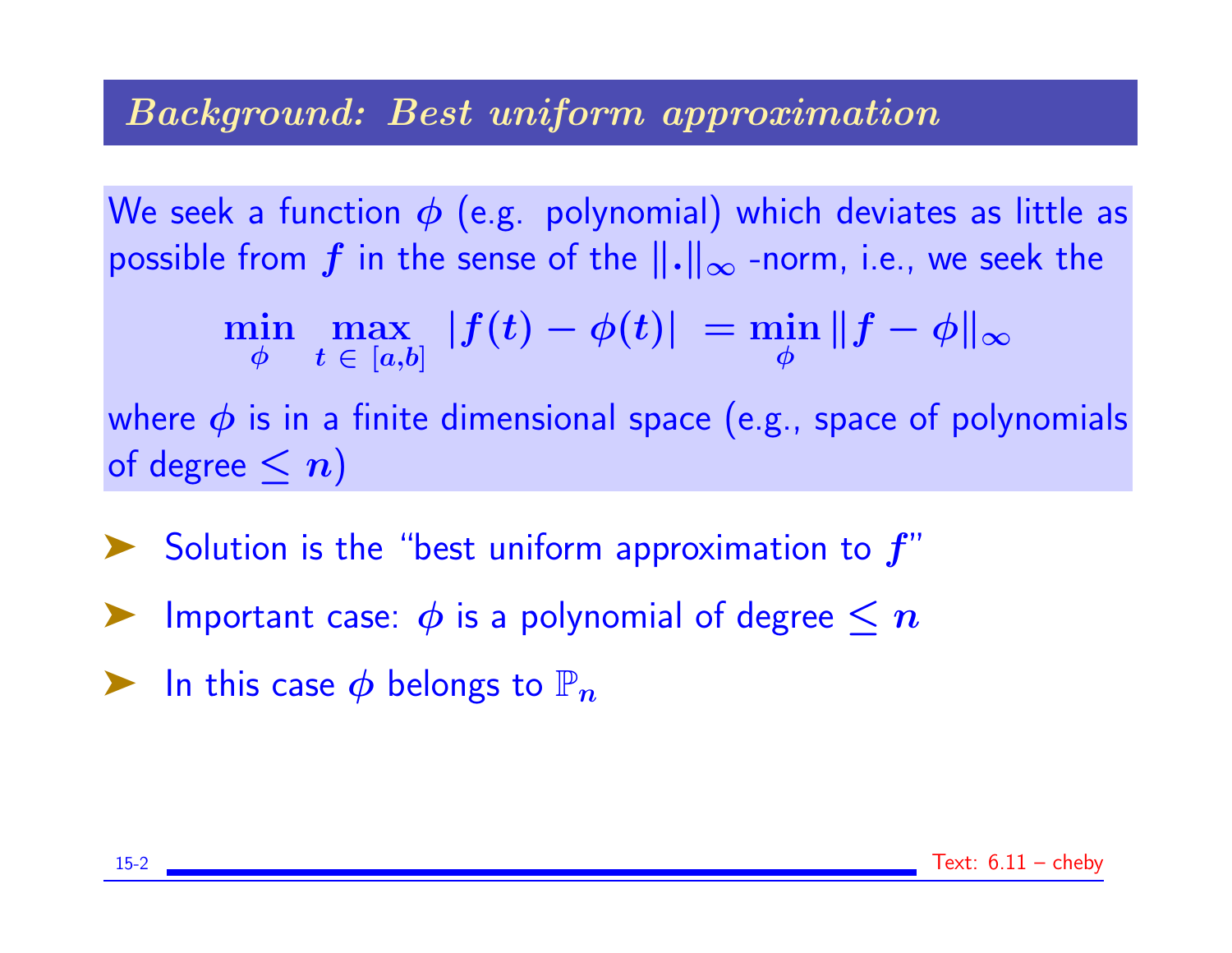# The Min-Max Problem:

$$
\rho_n(f)=\min_{p\in{\mathbb P}_n}\ \, \max_{x\in[a,b]} \, |f(t)-p(t)|
$$

 $\blacktriangleright$  If f is continuous, best approximation to f on  $[a, b]$  by polynomials of degree  $\leq n$  exists and is unique

 $\triangleright$  ... and  $\lim_{n\to\infty}\rho_n(f)=0$  (Weierstrass theorem).

Question: | How to find the best polynomial?

Answer: Chebyshev's equi-oscillation theorem.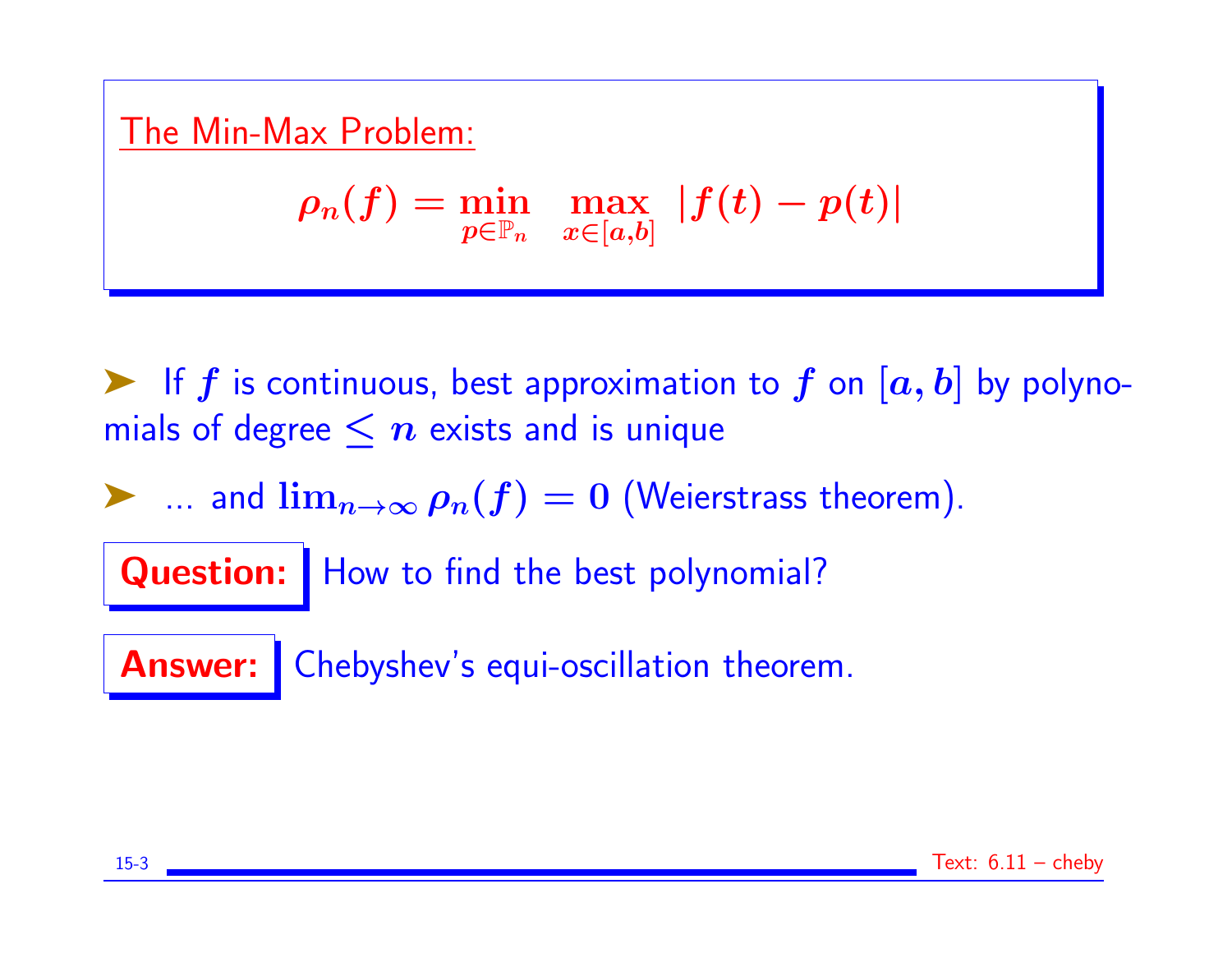Chebyshev equi-oscillation theorem:  $p_n$  is the best uniform approximation to f in  $[a, b]$  if and only if there are  $n + 2$ points  $t_0 < t_1 < \ldots < t_{n+1}$  in  $[a, b]$  such that

$$
f(t_j) - p_n(t_j) = c(-1)^j \|f - p_n\|_\infty \quad \text{with} \quad c = \pm 1
$$

 $[p_n]$  'equi-oscillates'  $n+2$  times around  $f$  ]

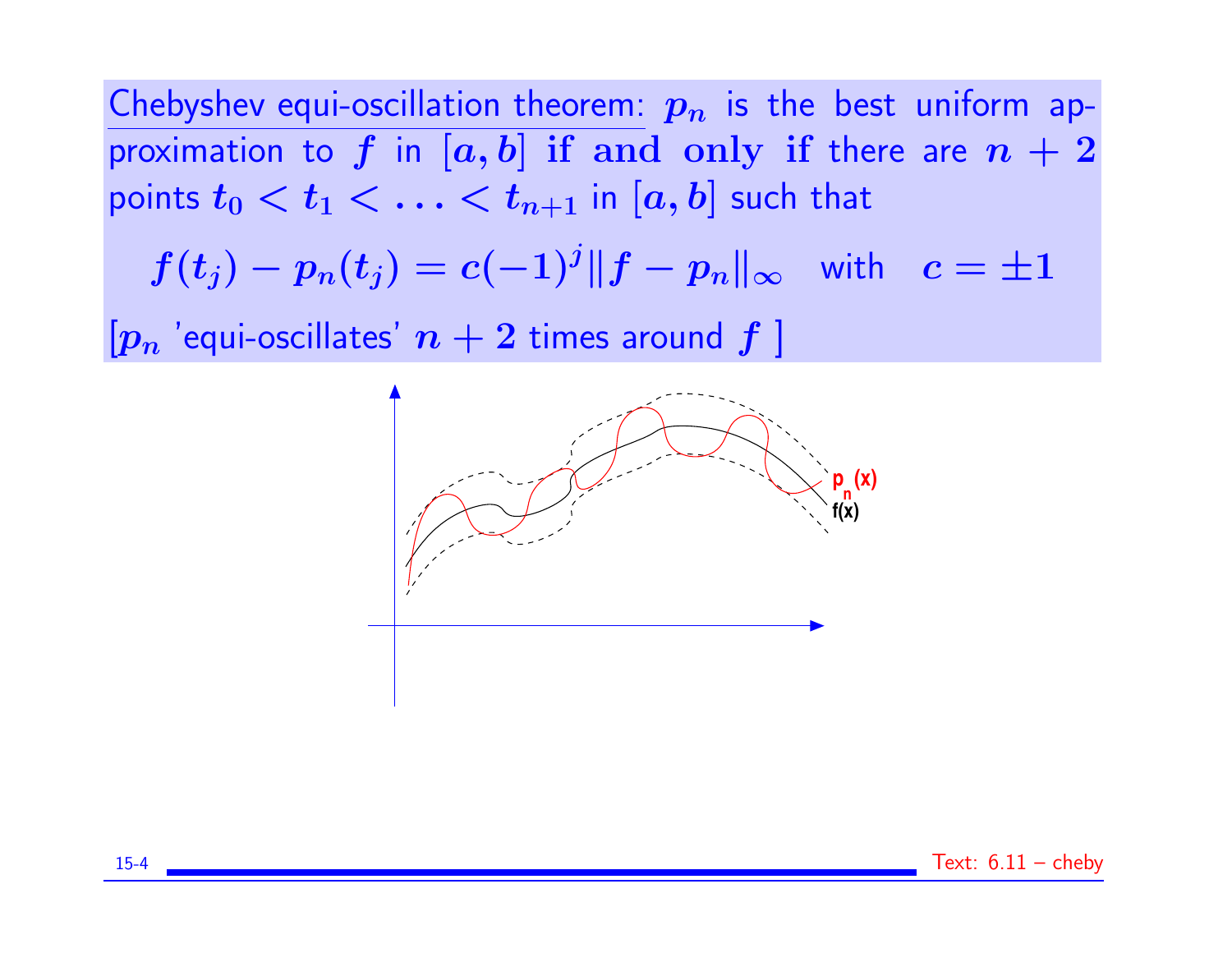## Application: Chebyshev polynomials

**Question:** Among all monic polynomials of degree  $n + 1$  which one minimizes the infinity norm? Problem:

Minimize 
$$
||t^{n+1} - a_n t^n - a_{n-1} t^{n-1} - \cdots - a_0||_{\infty}
$$

**Reformulation:** Find the best uniform approximation to  $t^{n+1}$  by polynomials  $p$  of degree  $\leq n$ .

 $\blacktriangleright$   $t^{n+1} - p(t)$  should be a polynomial of degree  $n + 1$  which equi-oscillates  $n+2$  times.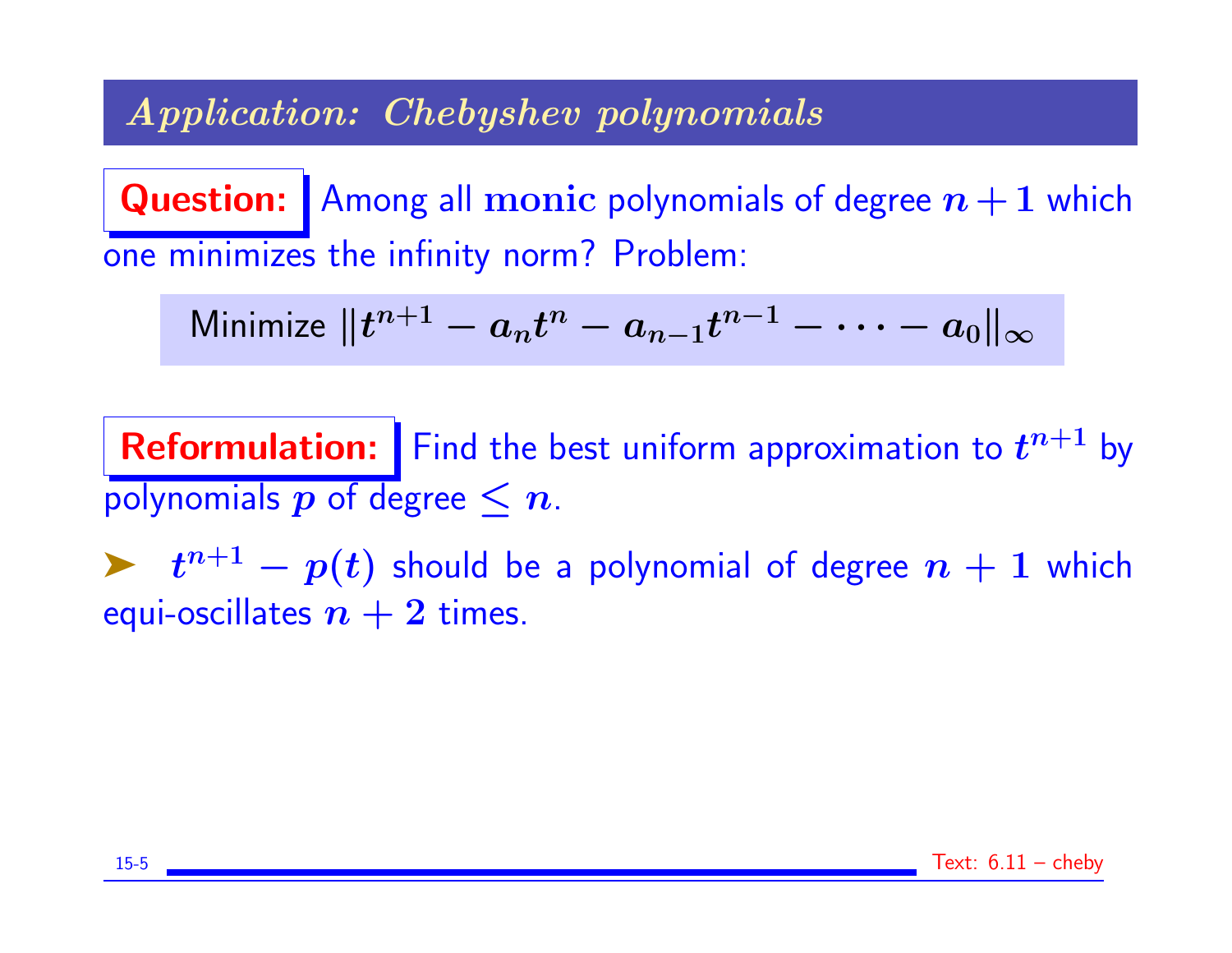## ▶ Define Chebyshev polynomials:

$$
C_k(t) = \cos(k \cos^{-1} t) \text{ for } k = 0, 1, \dots \text{, and } t \in [-1, 1]
$$

- $\blacktriangleright$  Observation:  $C_k$  is a polynomial of degree  $k$ , because:
- the  $C_k$ 's satisfy the three-term recurrence :

$$
C_{k+1}(t)=2xC_k(t)-C_{k-1}(t)\\
$$

with 
$$
C_0(t)=1
$$
,  $C_1(t)=t$ .

- **Ext** Show the above recurrence relation
- $\boxed{\mathbb{Z}_\mathbb{D}}$  Compute  $C_2, C_3, \ldots, C_8$
- $\boxed{\mathbb{Z}^3}$  Show that for  $|x| > 1$  we have

$$
C_k(t) = \mathsf{ch}(k\;\mathsf{ch}^{-1}(t))
$$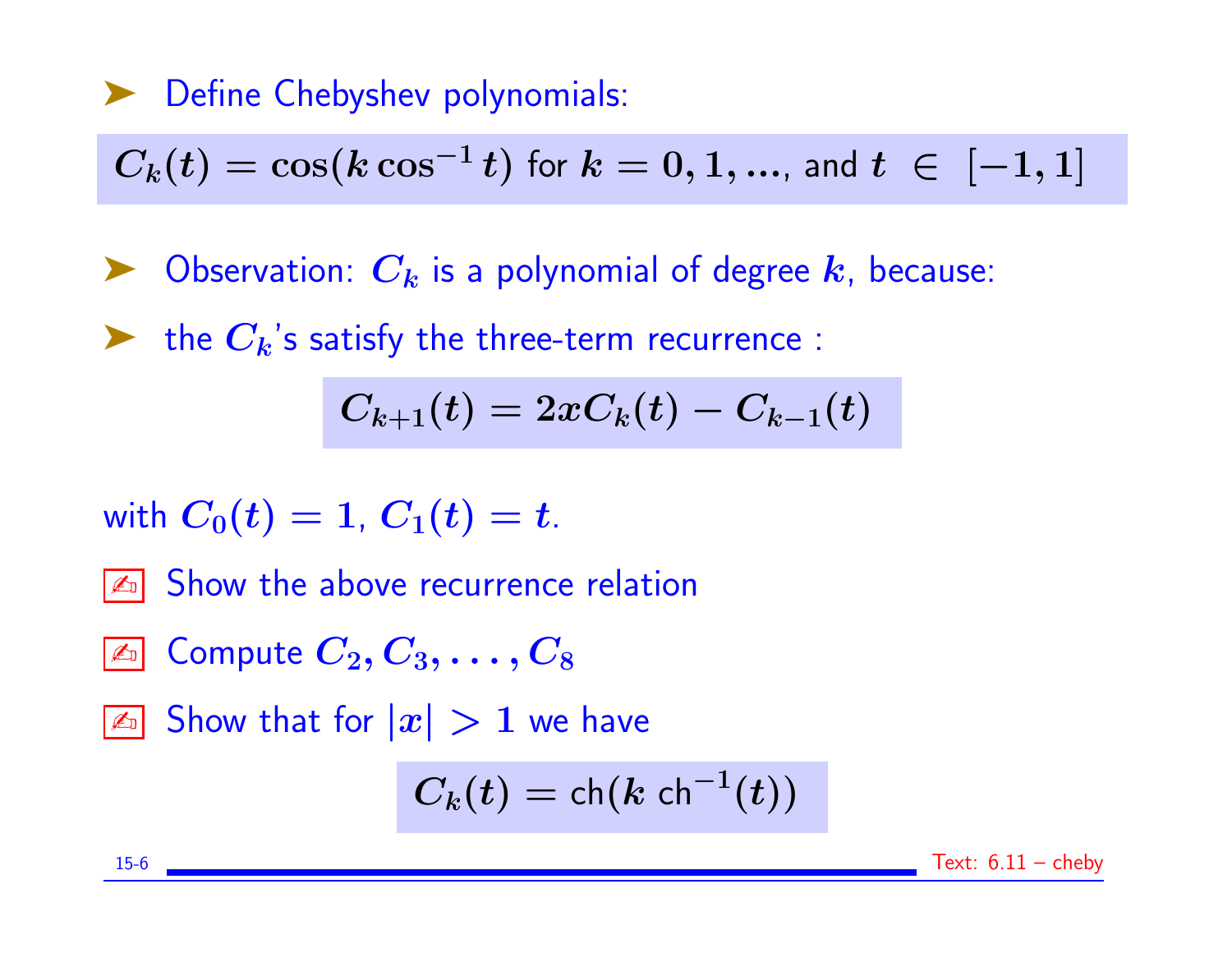# $\blacktriangleright$   $C_k$  Equi-Oscillates  $k+1$  times around zero.

Normalize  $C_{n+1}$  so that leading coefficient is 1

The minimum of  $\|t^{n+1} - p(t)\|_\infty$  over  $p \, \in \, \mathbb{P}_n$  is achieved when  $t^{n+1} - p(t) = \frac{1}{2^n} C_{n+1}(t)$ .

## ➤ Another important result:

Let  $[\alpha, \beta]$  be a non-empty interval in R and let  $\gamma$  be any real scalar outside the interval  $[\alpha, \beta]$ . Then the minimum

> min  $p{\in}\mathbb{P}_k, p(\gamma){=}1$ max  $t{\in}[\alpha{,}\beta]$  $|p(t)|$

is reached by the polynomial:  $\boldsymbol{C_k}$  $\Big( 1 + 2 \frac{\alpha-t}{\beta-\alpha}$  $\setminus$  $\boldsymbol{C_k}$  $\left(1+2\frac{\alpha-\gamma}{\beta-\alpha}\right)$  $\frac{1}{\sqrt{2}}$ .

15-7 Text: 6.11 – cheby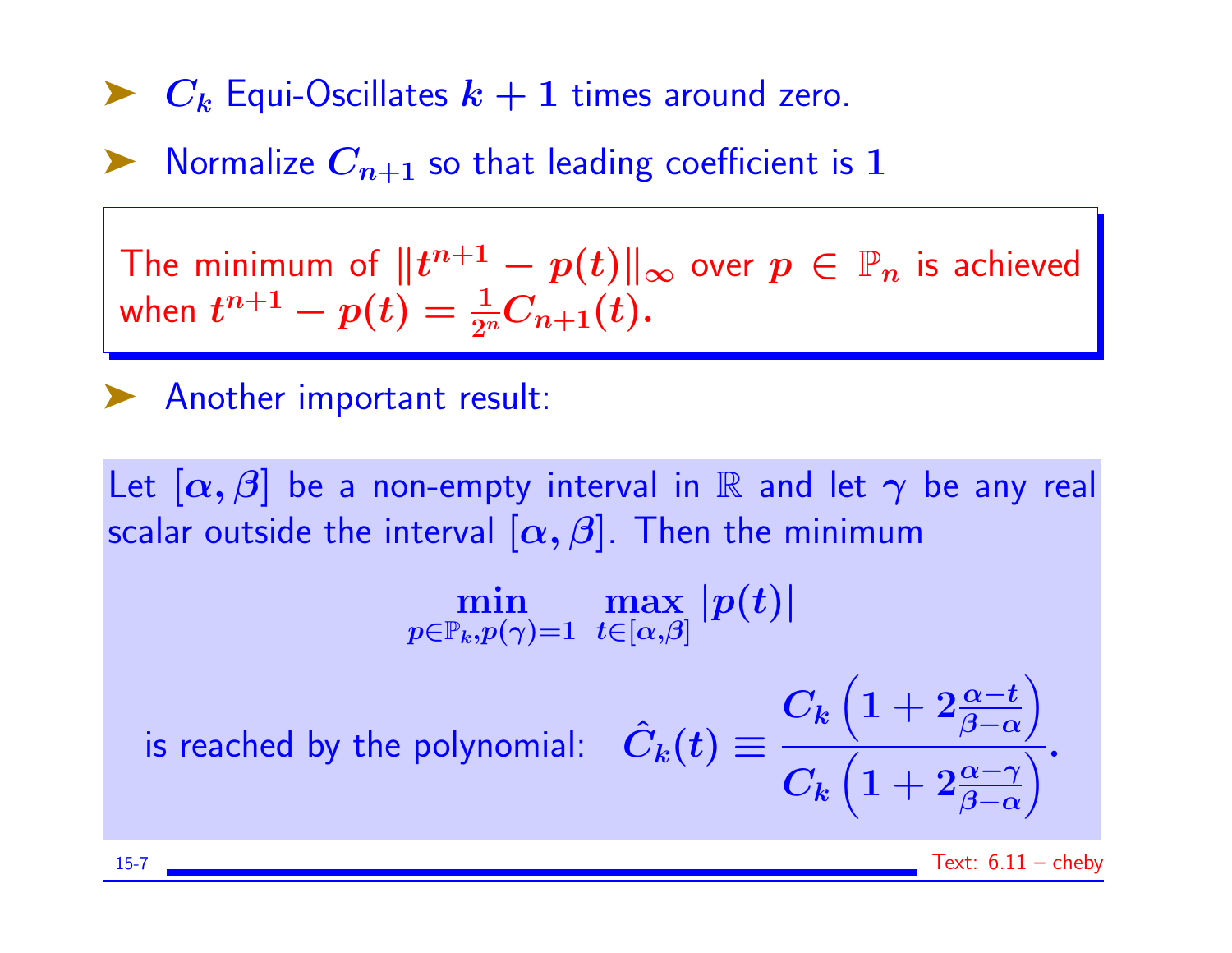#### Convergence Theory for CG

Approximation of the form  $x = x_0 + p_{m-1}(A)r_0$ . with  $x_0 =$ initial guess,  $r_0 = b - Ax_0$ ;

► Recall property:  $x_m$  minimizes  $||x - x_*||_A$  over  $x_0 + K_m$ 

| Consequence: | Standard result

Let  $x_m = m$ -th CG iterate,  $x_* =$  exact solution and  $\eta =$  $\boldsymbol{\lambda_{min}}$  $\boldsymbol{\lambda}_{max}-\boldsymbol{\lambda}_{min}$ Then:  $\|x_* - x_m\|_A \le$  $\|x_* - x_0\|_A$  $C_m(1+2\eta)$ where  $C_m =$  Chebyshev polynomial of degree m.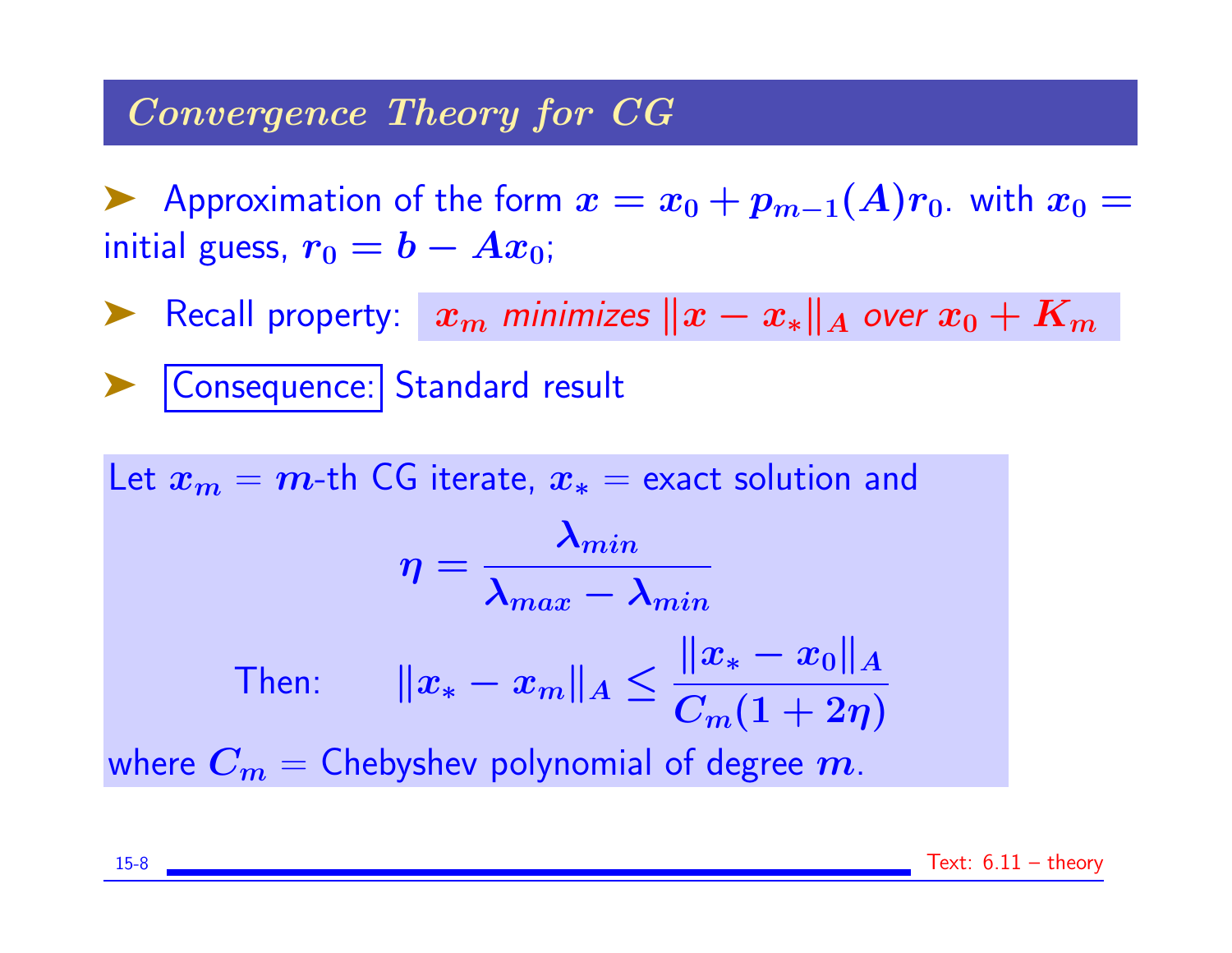► Alternative expression. From  $C_k = ch(kch^{-1}(t))$ :

$$
C_m(t) = \frac{1}{2} \left[ \left( t + \sqrt{t^2 - 1} \right)^m + \left( t + \sqrt{t^2 - 1} \right)^{-m} \right]
$$
  
 
$$
\geq \frac{1}{2} \left( t + \sqrt{t^2 - 1} \right)^m . \text{ Then:}
$$

$$
C_m(1+2\eta) \geq \frac{1}{2} \left(1 + 2\eta + \sqrt{(1+2\eta)^2 - 1}\right)^m
$$
  

$$
\geq \frac{1}{2} \left(1 + 2\eta + 2\sqrt{\eta(\eta+1)}\right)^m.
$$

▶ Next notice that:

$$
1 + 2\eta + 2\sqrt{\eta(\eta + 1)} = \left(\sqrt{\eta} + \sqrt{\eta + 1}\right)^2
$$

$$
= \frac{\left(\sqrt{\lambda_{min}} + \sqrt{\lambda_{max}}\right)^2}{\lambda_{max} - \lambda_{min}}
$$

15-9 Text: 6.11 – theory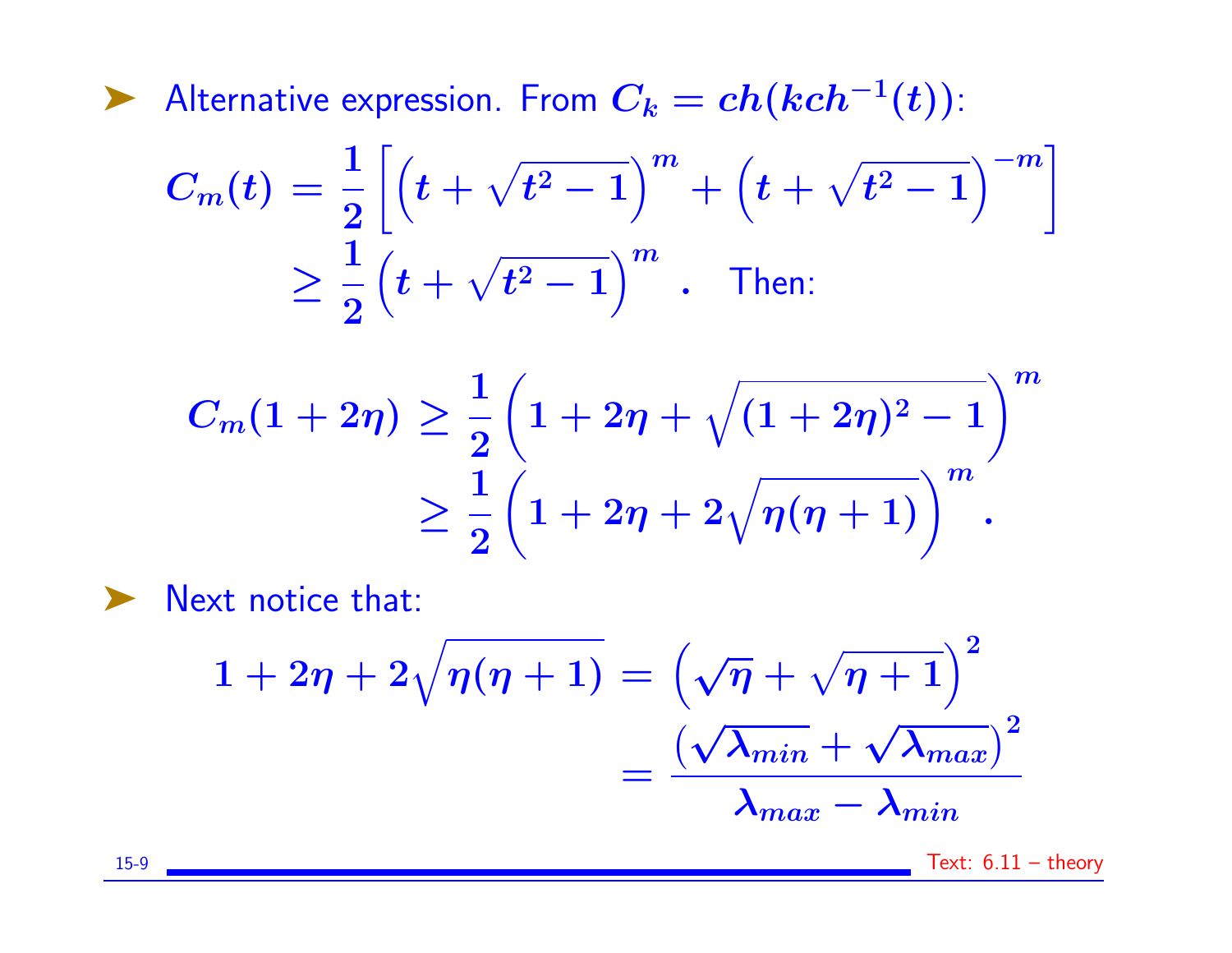$$
= \frac{\sqrt{\lambda_{max}} + \sqrt{\lambda_{min}}}{\sqrt{\lambda_{max}} - \sqrt{\lambda_{min}}}
$$

$$
= \frac{\sqrt{\kappa} + 1}{\sqrt{\kappa} - 1}
$$

where  $\kappa = \kappa_2(A) = \lambda_{max}/\lambda_{min}$ .

➤ Substituting this in previous result yields

$$
\|x_*-x_m\|_A\leq 2\left[\frac{\sqrt{\kappa}-1}{\sqrt{\kappa}+1}\right]^m\|x_*-x_0\|_A.
$$

▶ Compare with steepest descent!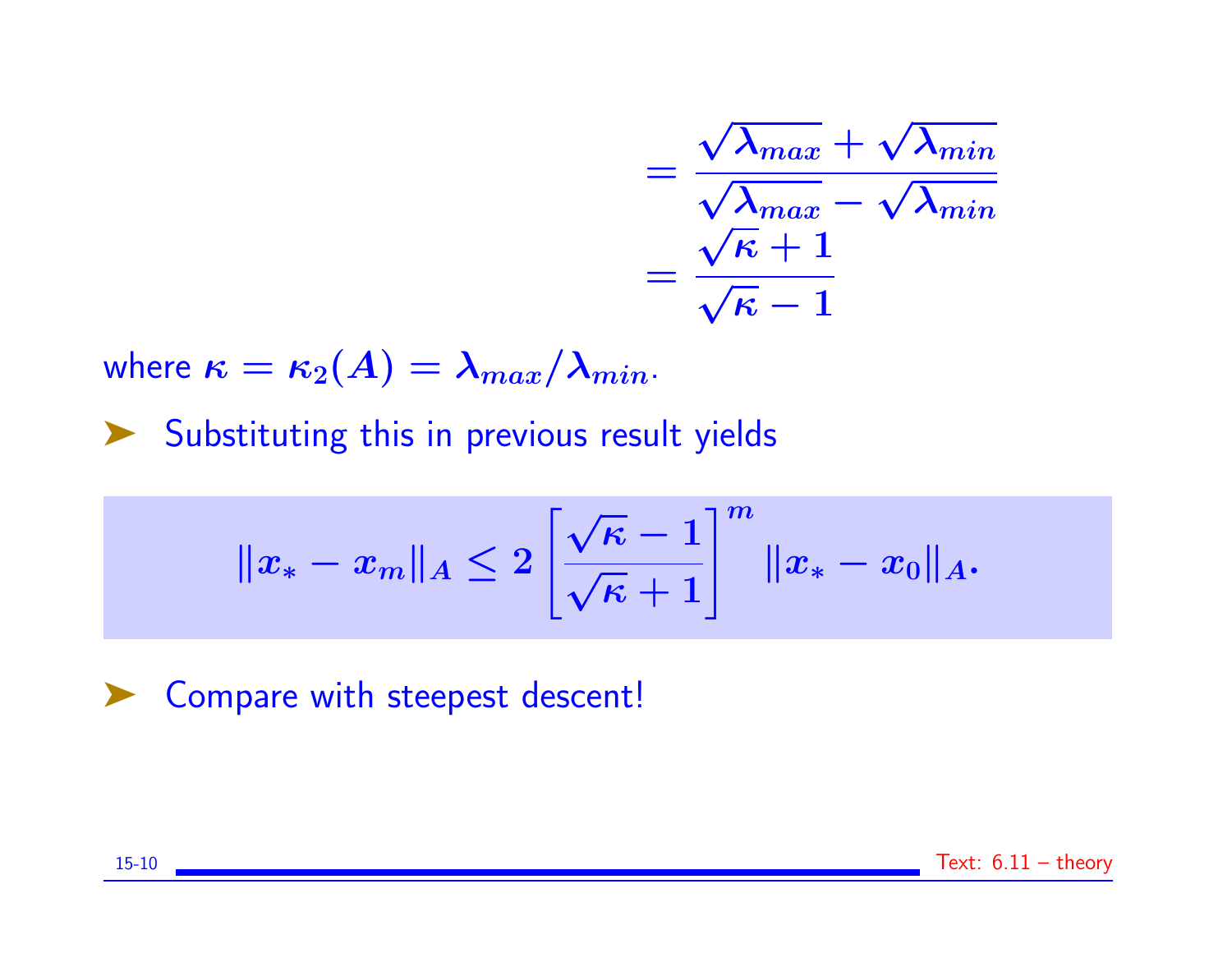Theory for Nonhermitian case

➤ Much more difficult!

▶ No convincing results on 'global convergence' for most algorithms: FOM, GMRES(k), BiCG (to be seen) etc..

Can get a general a-priori – a-posteriori error bound